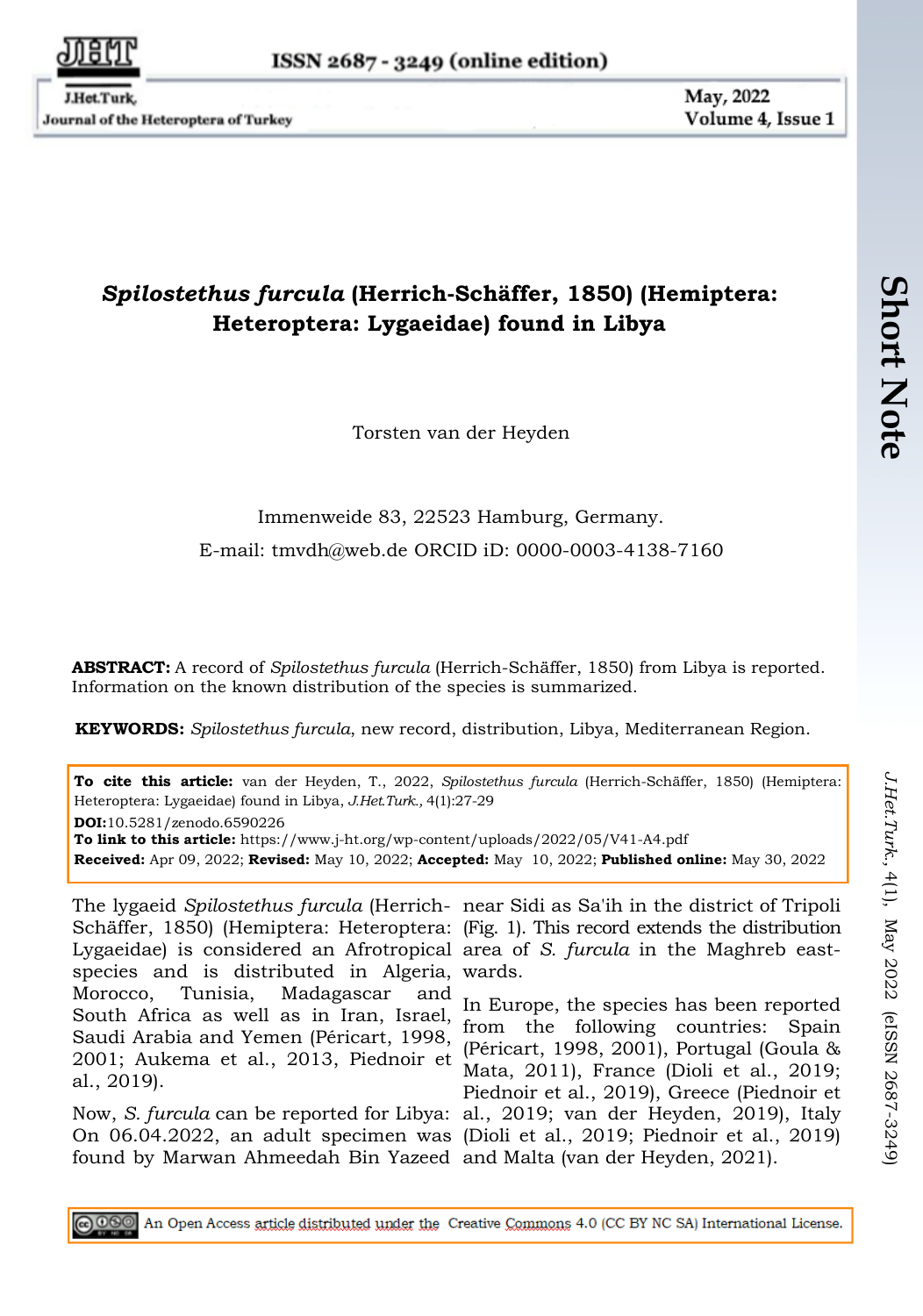Considering the reports of the last few Péricart, J., 1998, *Hémiptères Lygaeidae euro*years, *S. furcula* seems to be spreading in the Mediterranean Region.

## **ACKNOWLEDGEMENTS**

I would like to thank Marwan Ahmeedah Péricart, J., 2001, Family LYGAEIDAE Schilling, Bin Yazeed (Tripoli, Libya) for allowing me to use his photo of *S. furcula* to illustrate this note and for additional information about his finding.

## **REFERENCES**

- Aukema, B., Rieger, C., Rabitsch, W. (Eds.), 2013, *Catalogue of the Heteroptera of the Palaearctic Region. Volume 6. Supplement*. The Netherlands Entomological Society, Amsterdam, 629 pp.
- Dioli, P., Brizio, S., Salvetti, M., 2019, *Spilostethus furcula* (Herrich-Schaeffer, 1850) nuovo per l'Italia, su coltivazione di Pomodoro "Pollicino ibrido" (Heteroptera, Lygaeidae), *Revista gaditana de Entomología*, X (1): 127-134.
- Goula, M., Mata, L., 2011, *Spilostethus furcula*  (Herrich-Schaeffer, 1850), primera cita en el NE ibérico, y otros heterópteros interesantes de la región (Heteroptera, Lygaeidae), *Nouvelle Revue d'Entomologie (N.S.)*, 27 (1): 71-75.
- *méditerranéens. Volume 1. Généralités. Systématique: première partie. Faune de France. France et régions limitrophes. 84 A*. Fédération Française des Sociétés de Sciences Naturelles, Paris, 468 pp.
- 1829 Seed-bugs, 35-220 pp. In: *Catalogue of the Heteroptera of the Palaearctic Region. Volume 4. Pentatomomorpha I*. (Eds. B. Aukema, C. Rieger). The Netherlands Entomological Society, Amsterdam, 346 pp.
- Piednoir, F., Dusoulier, F., Closset, F., Kriznar, L., 2019, *Spilostethus furcula*  (Herrich-Schäffer, 1850) : une espèce nouvelle pour les faunes de Tunisie, de France, d'Italie et de Grèce (Hemiptera Heteroptera Lygaeidae), *L'Entomologiste*, 75 (6): 337-343.
- van der Heyden, T., 2019, First record of *Spilostethus furcula* (Herrich-Schäffer, 1850) (Heteroptera: Lygaeidae) in Greece, *Revista gaditana de Entomología*, X (1): 139-140.
- van der Heyden, T., 2021, First records of *Spilostethus furcula* (Herrich-Schäffer, 1850) (Heteroptera: Lygaeidae) in Malta, *Revista gaditana de Entomología*, XII (1): 127-129.